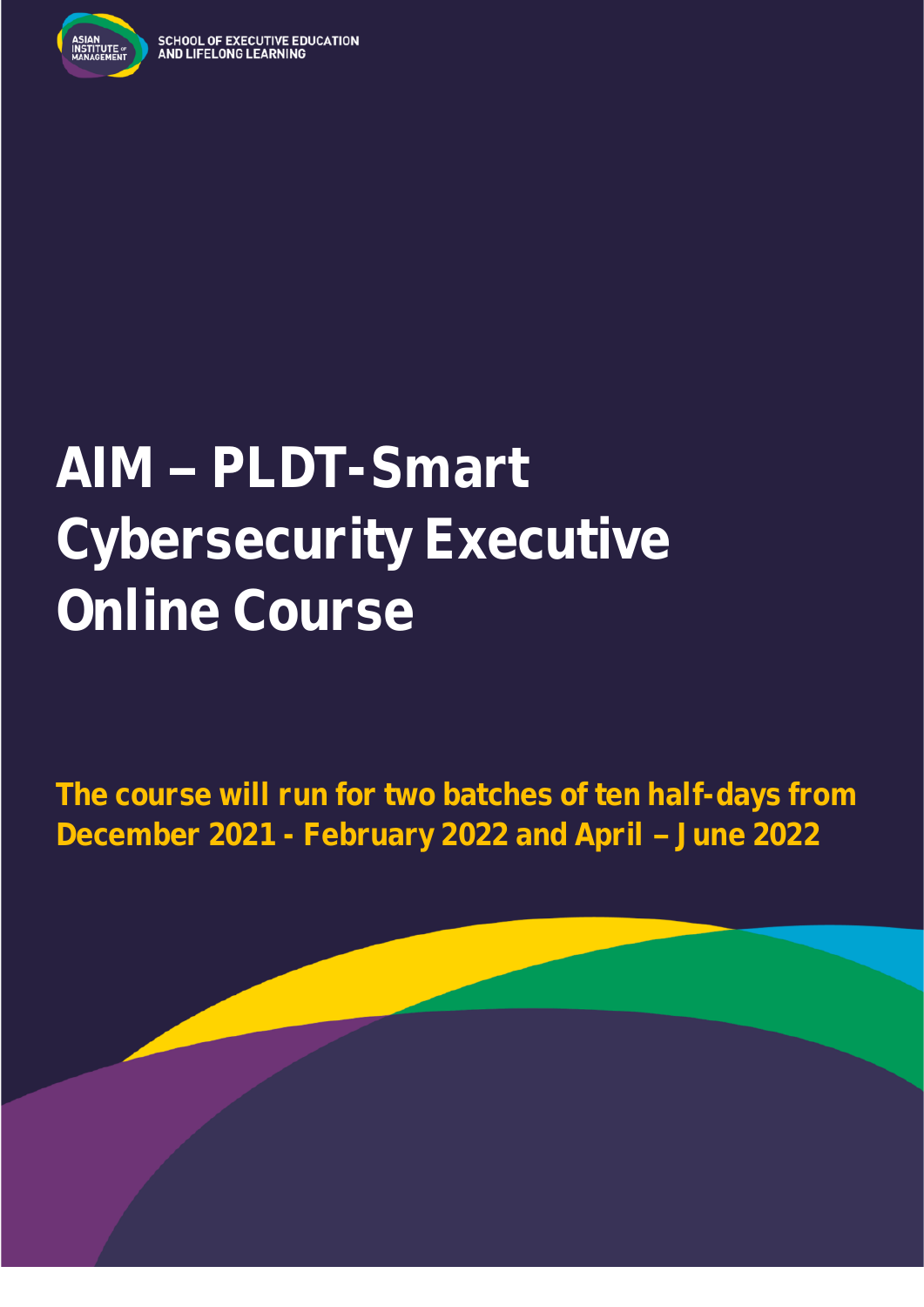

### **AIM PLDT-Smart Cybersecurity Executive Online Course**

If your organization is in anyway connected to the Internet, then you are at risk. The growing threat of cybercrime has affected organizations and businesses, undermining the value that they can assure their customers and investors with. This created the need to increasingly manage the risks involved in the Digital Age, while still capitalizing on its opportunities. Cybersecurity is about managing these risks, safeguarding against threats of damage, theft, or unauthorized access to your systems and networks.

The **Cybersecurity Executive Course** tackles cybersecurity through three dimensions - Leadership, Management, and Technology. You will be able understand, assess, and address the impact of cyber risk, and develop strategies and policies to develop your cybersecurity.

Learn from cybersecurity experts and leaders from telecoms and digital services provider PLDT and its wireless subsidiary Smart Communications, Inc. (Smart), and transform with us into a cyber-resilient organization today.

### **PROGRAM OBJECTIVES**

- Inform executive leadership about the current level and business impact of cyber risks to their company/organization
- Help managers and executives identify, assess, and address these cyber risks
- Introduce concepts pertaining to cyber security industry standards and best practices
- Help managers and executives develop their own comprehensive cybersecurity strategies, policies, and plans

### **WHAT YOU WILL LEARN**

- Introduction to Cybersecurity
- Cyber Risk
- Cyber Laws, Policies, Standards, & Ethics
- Cyber Attack Techniques, Tools, and Tactics
- Cyber Risk Management
- Cyber Security Operations and Framework
- Business Systems and Assets
- Cyber Security Incident, Response, and Management
- Cybersecurity Strategy Design

### **WHO SHOULD ATTEND**

The program is designed for **managers and senior managers** who deal with challenges at the operational level. Organizations and businesses from all industries, with presence in the cyberspace, are recommended to partake in this program. **C-Suites and Executives** that mostly deal with strategic cybersecurity issues and policies are invited to take part of specific modules.



**FOR INQUIRIES:**

School of Executive Education and Lifelong Learning, Asian Institute of Management Eugenio Lopez Foundation Building, Joseph R. McMicking Campus 123 Paseo de Roxas, Makati City Philippines 1229 [SEELL@aim.edu](mailto:SEELL@aim.edu) | +632 8892 4011 | www.aim.edu

**OVERVIEW PROGRAM SCHEDULE** Batch 3: December 4, 2021 to February 19, 2022 December 4, 11, 18, January 8, 15, 22, 29, February 5, 12, 19, 2022

8:30 AM to 12:00 PM (GMT+08) on all dates

Batch 4: April 23 to June 25, 2022 April 23, 30 May 07, 14, 21, 28 June 4,11, 18, 25, 2022 8:30 AM to 12:00 PM (GMT+08) on all dates

**PROGRAM FORMAT** Delivered online via live virtual interactive sessions in Zoom

**PROGRAM FEE** PHP 60,000.00 or USD 1,200.00  $*$ USD 1 = PHP 50.00

**Let us know if you are interested to avail of early bird/group discount or discuss payment terms.**

#### **YOUR PROGRAM FACULTY**



**Angel T. Redoble** Adjunct Faculty Asian Institute of Management

To find out how you can participate, contact us a[t SEELL@aim.edu](mailto:SEELL@aim.edu) or visit<https://go.aim.edu/seellinquiries>

Download our latest program calendar at https://go.aim.edu/seellprogramcalend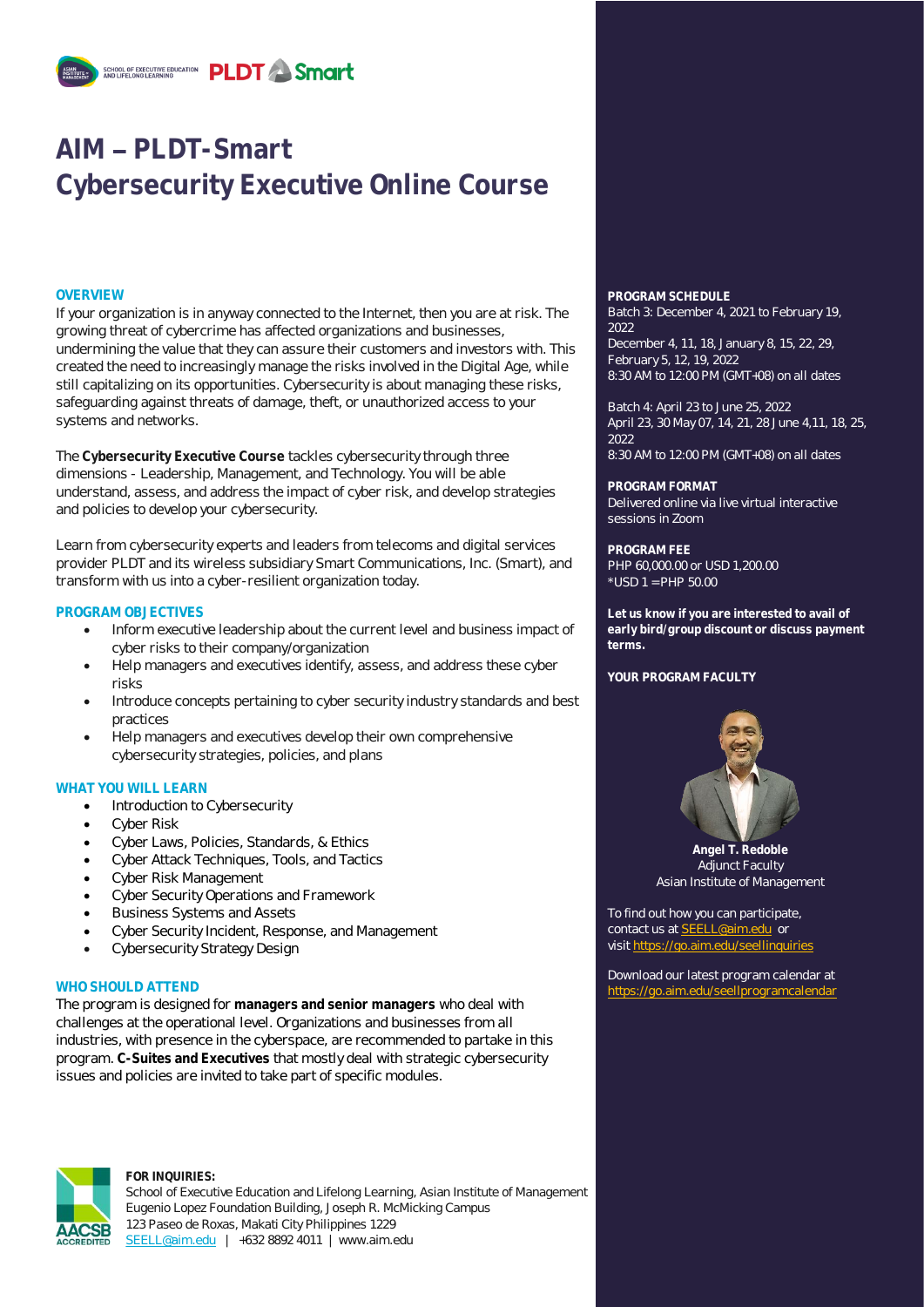

### **Your Program Faculty**



**Angel T. Redoble** Adjunct Faculty Asian Institute of Management

Mr. Angel Redoble is a First Vice President and the Chief Information Security Officer of PLDT Group, Smart Communications and ePLDT Group. He is currently the Chairman and Founding President of the Philippine Institute of Cyber Security Professionals and The Chairman of the MVP Group Cyber Security Council. Currently an Adjunct faculty and course director Cybersecurity Executive Course at the Asian Institute of Management. Mr. Redoble is the former Chairman of the PNP Anti Cybercrime Group National Advisory Council. An alumnus of the National Defense College of the Philippines on Senior Executive Course on National Security program, where he is also a regular lecturer on the topics Cyber Security and Cyber Warfare. On an international level, Mr. Redoble accomplished the Cyber Warfare: Weaponry and Strategies of Digital Conflict program from the Technolytics Institute in the USA, Completed and passed the online course International Cyber Conflict authorized by the New York State University. Backed by his rich cyber security expertise and experience, Mr. Redoble received the 2013 Asia Pacific Information Security Leadership Award from an international organization ISC2. Angel also received the 2013 and 2016 Awards from the PNP Anti Cybercrime Group for his contributions in Anti-Cyber Crime campaign. He is an ISO-27001 Information Security Management System Certified Lead Auditor, Certified Ethical Hacker, and Certified Hacking Forensic Investigator. He recently completed and passed the online program Cybersecurity: Managing Risk in the Information Age from Harvard University with a final weighted mean of grades of 99% and an alumnus of Harvard Kennedy School on the program "Executives in National and International Security".



**Marilene Tayag** Adjunct Faculty Asian Institute of Management

Ms. Marilene Tayag is currently the VP and Deputy CISO, reporting directly to the PLDT Group CISO. She supports the Group CISO in formulating and articulating the strategies for the group; and is primarily responsible for executing and operationalizing the cyber security strategic roadmap of the organization.

She has more than 24 years of working experience in the field of Information and Communications Technology. She has 13 years of telecommunications industry experience, 6 years of information security and more than 13 years of consulting and service delivery experience.



**Francisco Ashley Acedillo** Adjunct Faculty Asian Institute of Management

Mr. Ace Acedillo has 20 years of professional experience spanning the fields of national security, aviation, management and consulting, non-profit work, policy research, legislation, and cybersecurity. His expertise has a strong focus on leadership, strategy, communication and change management. He is currently the Assistant Vice President for Smart Communications Cybersecurity Operations Group, functioning as their Chief Strategy and Innovation Officer.



**FOR INQUIRIES:** School of Executive Education and Lifelong Learning, Asian Institute of Management Eugenio Lopez Foundation Building, Joseph R. McMicking Campus 123 Paseo de Roxas, Makati City Philippines 1229 [SEELL@aim.edu](mailto:SEELL@aim.edu) | +632 8892 4011 | www.aim.edu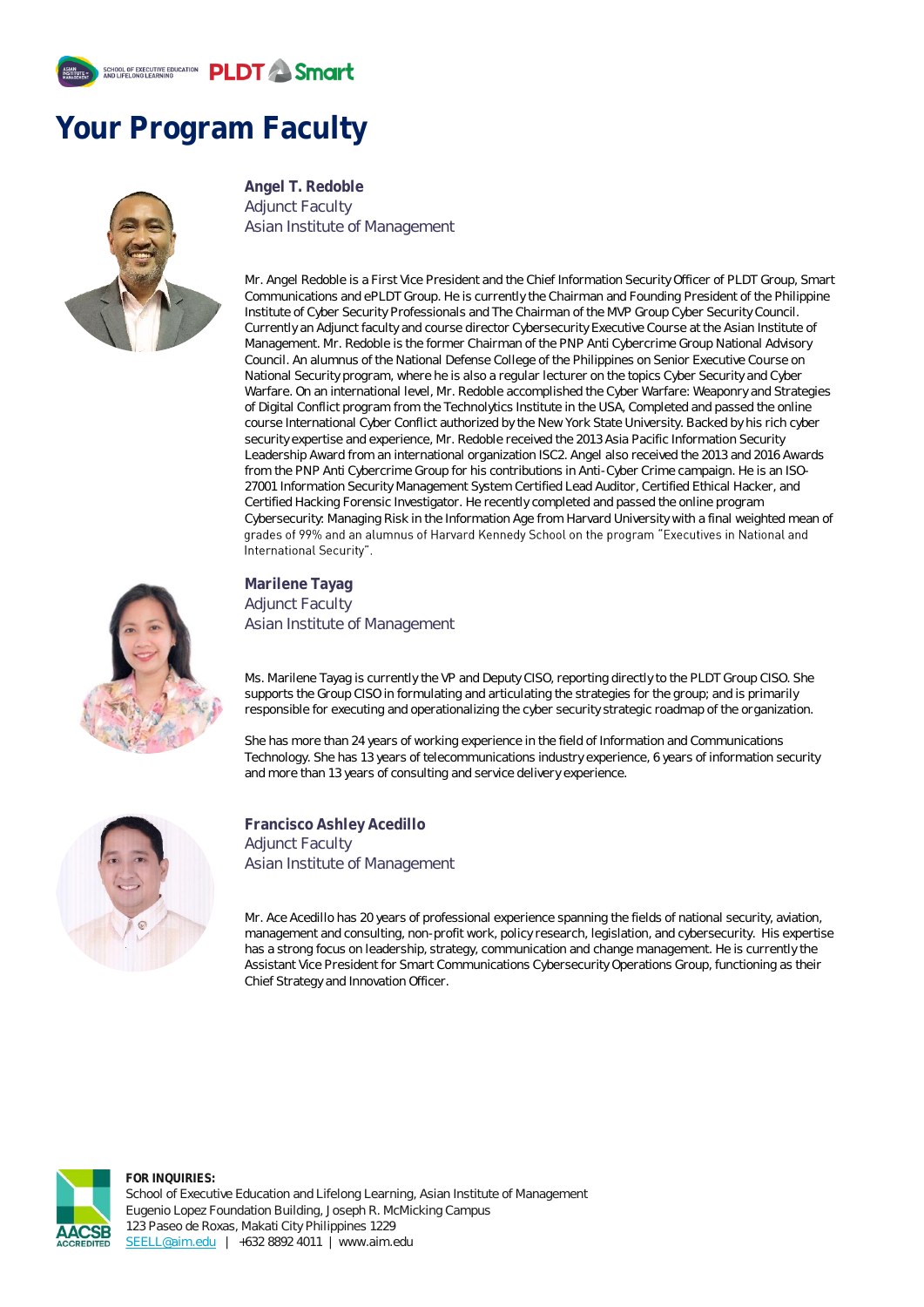



## **Earning a SEELL Post-Graduate Certificate and Diploma**

SEELL offers Post-Graduate Stackable Certificate Courses in various areas of concentration and discipline, which build an individual's qualifications and distinguish their professional value. It enables professionals to develop their proficiency in diverse areas of concentration in a personalized and more manageable manner.

By successfully completing SEELL's programs, credentials can be earned over time, stacked towards earning a Post-Graduate Certificate in an area of their choice, and ultimately, a Post-Graduate Diploma in Management. This leads to more career opportunities, advancement, and potentially high-paying jobs.

### **EARNING CREDENTIALS**

Successfully completing the program earns participants **two (2) units** which can be credited to the following:

- Post-Graduate Certificate in Financial Management
- Post-Graduate Certificate in Marketing Management
- Post-Graduate Certificate in Human Resource Management
- Post-Graduate Certificate in Operations Management
- Post-Graduate Certificate in Data Governance

\*Post-Graduate Certificates require five (5) units earned within two (2) years.



#### **FOR INQUIRIES:**

School of Executive Education and Lifelong Learning, Asian Institute of Management Eugenio Lopez Foundation Building, Joseph R. McMicking Campus 123 Paseo de Roxas, Makati City Philippines 1229 [SEELL@aim.edu](mailto:SEELL@aim.edu) | +632 8892 4011 | www.aim.edu